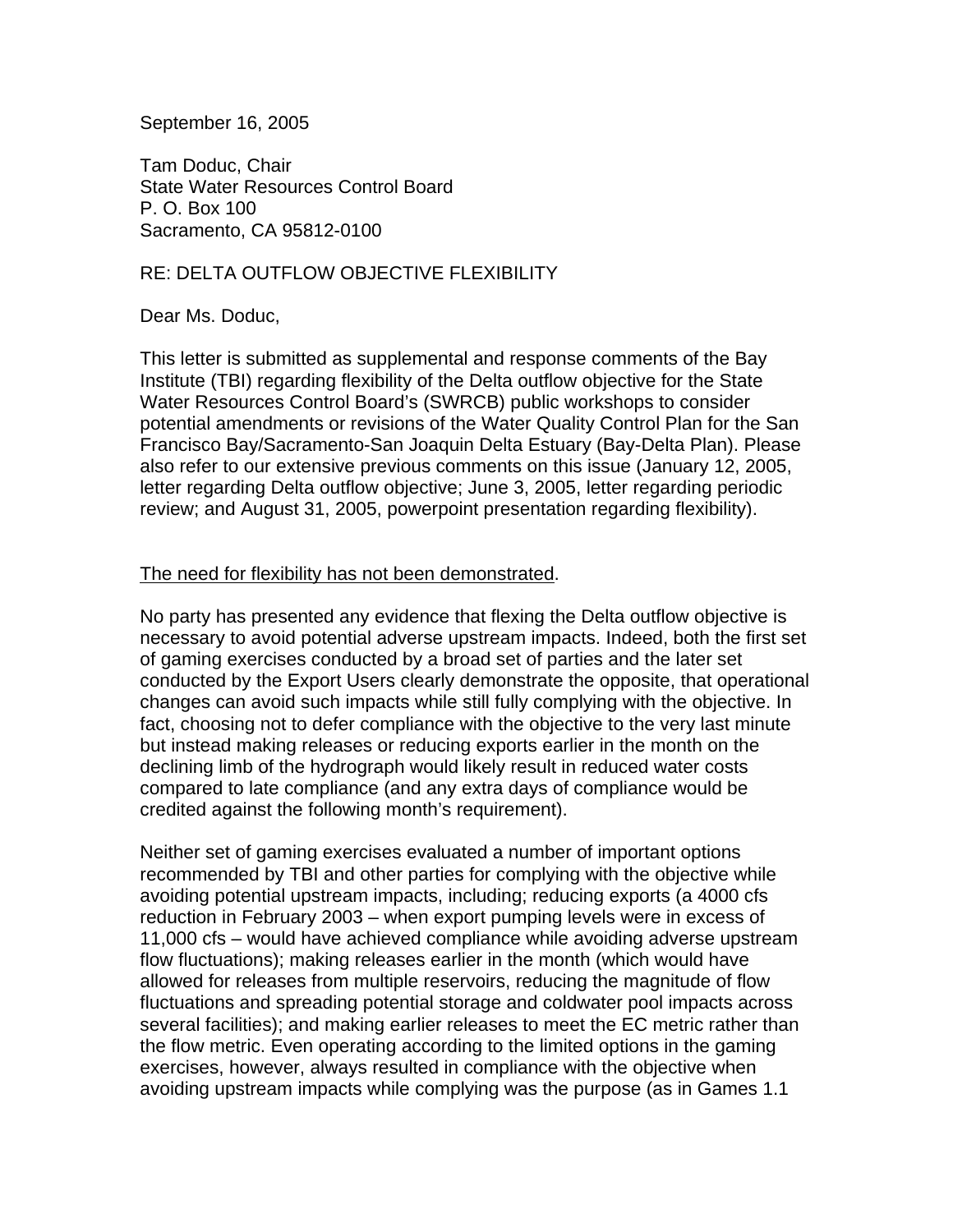and 1.2; noncompliance only resulted when noncompliance was intended, as in subsequent games). This discussion underscores the need for the SWRCB, through the water right permitting process, to require the Central Valley Project and State Water Project – and potentially nonproject water users as well – to adopt operational protocols to avoid adverse upstream impacts.

Finally, it is worth repeating that, while not flexible in the sense of allowing noncompliance, the Delta outflow objective as promulgated in the Bay-Delta Plan and implemented in Water Right Decision 1641 incorporates a high degree of flexibility. The objective itself is highly sensitive to antecedent hydrological conditions, reflecting the estuary's natural variability. The SWRCB also allows for compliance using three different metrics; allows for flexibility in deciding when compliance with the required days during a given month occurs; allows for extra days of compliance to be credited against the following month's requirement; and allows for use of many different options available to the CVP and SWP (including at least six major reservoirs and two export pumping facilities) for complying with the objective.

Flexing the Delta outflow objective would weaken a critical protection for estuarydependent species, with no scientific or other basis for assuming that equivalently assured benefits will be secured.

No party has presented any evidence that the Delta outflow objective does not provide critical protection for estuarine habitat and fish and wildlife beneficial uses based on statistically significant, continuing correlations between the location of X2 and the abundance of numerous estuary-dependent species. Flexing the objective would result in clearly predictable decreases in abundance as a result of upstream movement of X2, and reduce the variability of the location of X2 (which is likely as ecologically important a characteristic of the objective as its average long-term position in safeguarding ecological processes, securing adequate habitat conditions and triggering behavior of aquatic organisms). At present, the objective provides a minimum level of protection for estuarydependent species, one that TBI and other parties have argued may not be fully protective and which is particularly crucial to maintain given the recent declines in pelagic species of the estuary.

Furthermore, none of the gaming analyses include any evidence that flexing the objective will provide specific new benefits to either Delta or upstream fishery resources (indeed, the only benefit is "saved" water, which according to the Export User recommendations should be used for multiple purposes, including water supply). No data or analyses are presented to show how upstream resources would benefit (e.g., changes in egg mortality, redd stranding, juvenile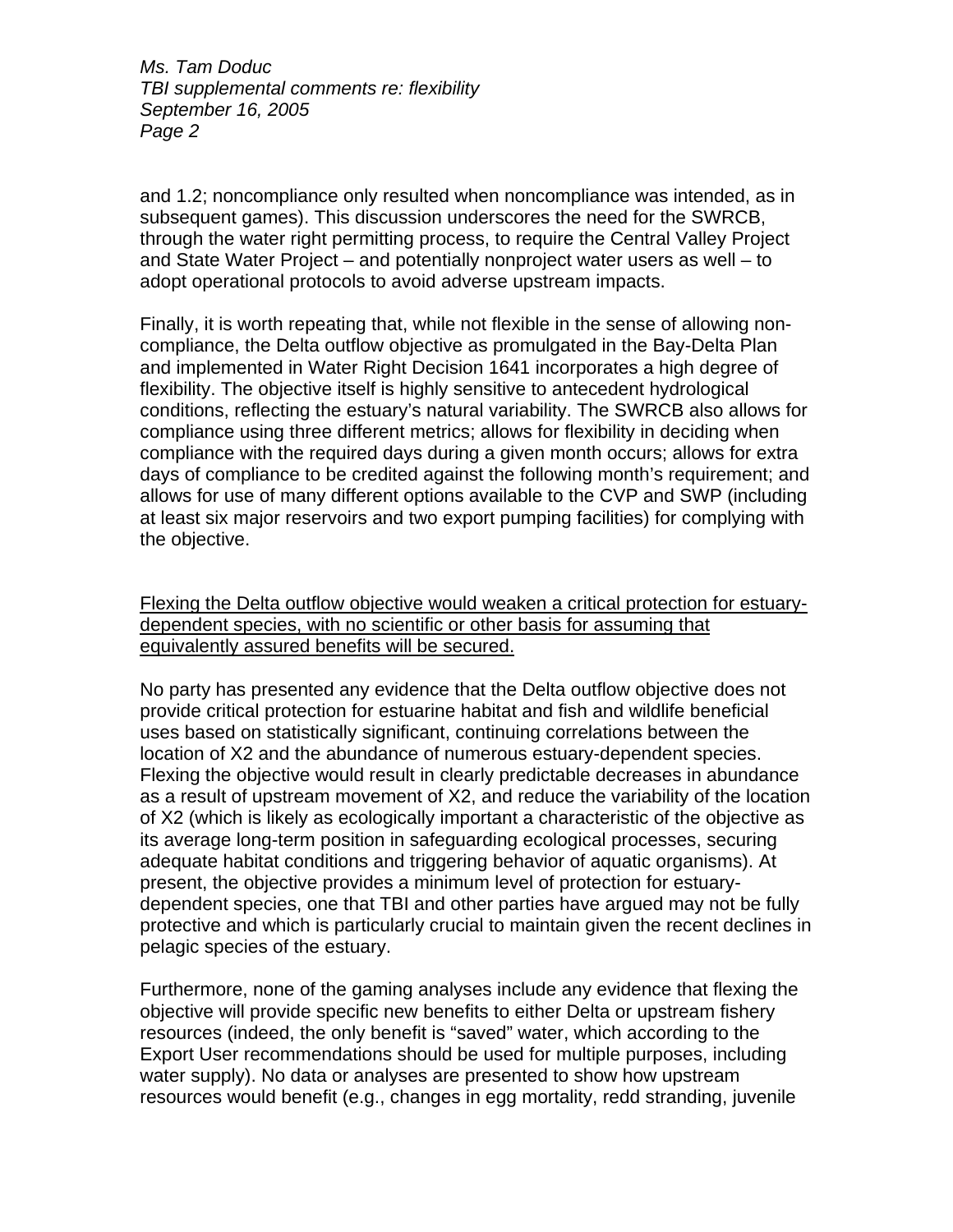survival, spawning habitat area, river temperature, etc.), or why such presumed benefits should be provided by flexing the Delta outflow objective rather than by changing upstream operations, promulgating separate regulatory requirements, allocating resources for habitat restoration projects, or other means.

It should also be noted that the significant decreases in abundance predicted as a result of the gaming exercises would likely be magnified greatly if the decision tree proposed by the Export Users were adopted. The Export User criteria would allow for upstream migration of the X2 location up to 1 km, a far greater shift than any modeled in the gaming exercises, with corresponding large-scale abundance decreases (12% for longfin smelt, for example). The Export User decision tree would also allow for up to 10 percent increases in the Export/Inflow Ratio, decreases of up to 1000 cfs in Rio Vista flows, and up to 200% exceedance of the export criteria during the VAMP pulse flow period, as well as allow water "saved" to be used for purposes other than complying with the Bay-Delta Plan's objectives. The potential adverse impacts of implementing the Export User decision tree could be catastrophic, to say the least.

Deferring flexibility decisions to a group such as the Water Operations Management Team is only appropriate when the scientific basis for a management regime is weak, and where there is strong evidence that a variation will be beneficial, as in the case of the Export/Inflow Criteria. Allowing the WOMT to flex the Delta outflow objective, on the other hand, even with decision tree criteria, makes the SWRCB dependent on the dedication, stamina and good will of the resource agency participants and creates a dynamic in which those participants will be forced to continually defend releasing Delta outflows to achieve the objective rather than flexing to achieve some other purpose. The practical effect of allowing flexibility will be to shift the burden of proof to showing why the objective should be complied with.

Allowing flexibility of the Delta outflow objective would convert a scientifically sound, hydrologically sensitive criterion for protecting estuarine habitat and estuary-dependent species, as part of a set of objectives in a larger water quality plan to protect Bay-Delta beneficial uses under the Clean Water Act, into a "flexible" water account whose assets would be used to balance various environmental, water quality and water supply purposes. The balancing performed by the SWRCB in promulgating the Bay-Delta Plan objectives to comply with the Clean Water Act would in effect be replaced by the balancing by management agencies in flexing the objective to achieve multiple purposes, some outside or even in conflict with the regulatory mandate of the SWRCB.

Finally, all parties seem to agree that there are unmet needs in protecting the Bay-Delta ecosystem, and uncertainties as to how best meet these needs, as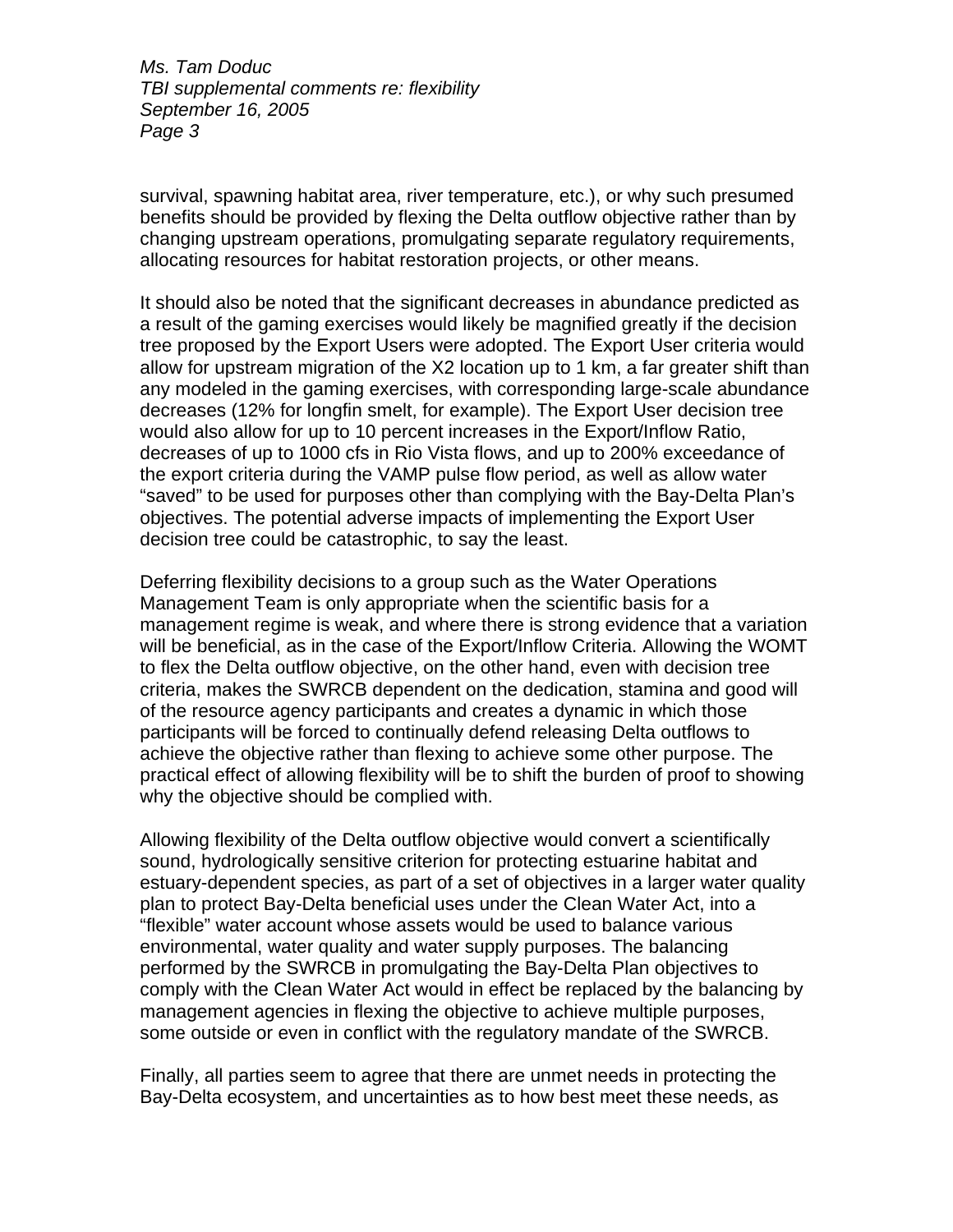evidenced by the pelagic fish declines. Addressing these needs is not and should not be linked to changing the Delta outflow objective but instead requires the development and adoption of additional protection measures, regulatory and otherwise. For instance, the SWRCB should consider creating a Bay/Delta Plan mitigation account, with assets of water and/or funding, that can be used flexibly to dedicate or acquire supplemental environmental water supplies or implement other actions for fishery and habitat protection in response to new information and changing conditions in the estuary.

## The Export Users gaming results do not support using flexibility.

The evidence presented by the Export Users (State Water Contractors, Kern County Water Agency, San Luis Delta and Mendota Water Authority) does not support flexibility of the Delta outflow objective. On the contrary, the very limited gaming conducted by the Export Users actually demonstrates that potential adverse upstream impacts of implementing the objective can be avoided by altering project operations while fully complying with the objective; that flexing the objective would reduce protection for estuary-dependent species; and that a primary purpose of flexing appears to be to "increase overall water supply," according to their own summary of the gaming exercises, rather than fully protect the estuarine habitat and fish and wildlife beneficial uses. Furthermore, despite claims that flexibility allows for balancing between benefits to upstream vs. Delta species, no evidence was presented to show how flexibility is essential for such balancing or even how upstream benefits would be created using flexibility.

Game 1.3 – (usage option 3). In this game, upstream releases that would have been made to comply with the Roe Island objective were reduced, and some of the "saved" water released later in order to maintain average February – June X2 location. Declines in estuary-dependent abundance are predicted from the upstream shift in X2 location earlier in the period. The gaming results presented do not disclose changes in average monthly X2 location, which would show decreased seasonal as well as within-month variability in X2 location. There is no scientific basis for assuming that maintaining the average location over the entire February – June period provides equivalent protection to maintaining the intraand inter-month variability of X2 location (see below). In addition to decreased abundance, reduced X2 variability, and other ecological impacts, there are serious implementation problems with this scenario. Because the Delta outflow objective is based on measured monthly antecedent conditions, calculating the average February – June X2 location cannot be done until June at the earliest. In applying Game 1.3 flexibility in the real world, how would the project operators know how much water to release prior to June 1 in order to maintain the average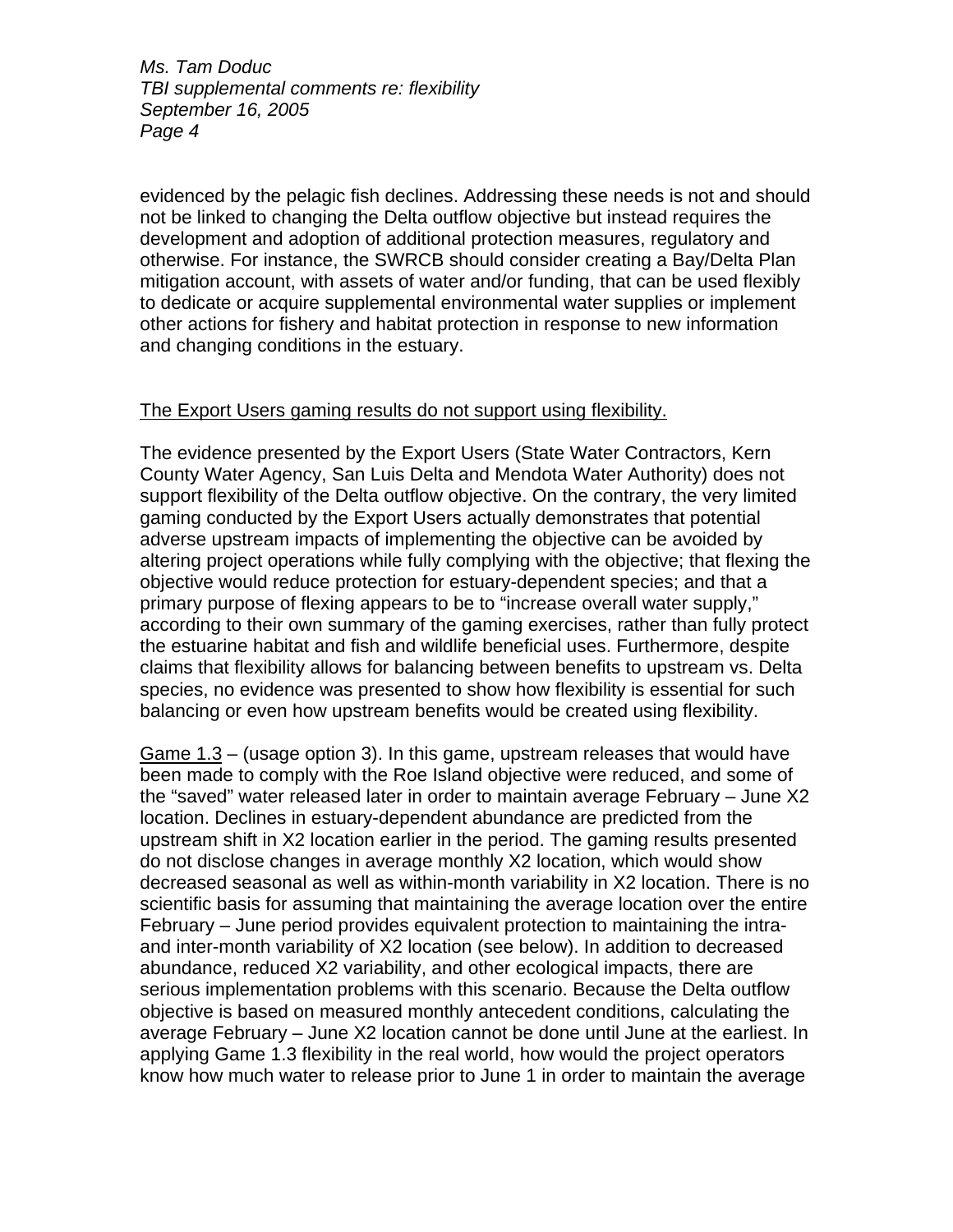location? Interestingly, even with the perfect foresight and historical knowledge of computer modeling, only 29 TAF of "savings" resulted.

Games 2.1 and 3.1. The Delta outflow objective was not achieved, resulting in a substantial upstream shift of X2 location for a number of multi-month periods and substantial predicted declines for most estuary-dependent species (three of the four species examined). The Export Users report a predicted population increase for one species, longfin smelt. This result reflects their selection of the longest averaging period for springtime X2 (January – June) and thus presents an incomplete analysis of the likely response of this species. The abundance of longfin smelt is significantly correlated with X2 location calculated for a number of multi-month periods, including those for which the gaming results predict an upstream shift in X2. Using the statistically significant relationships for these periods (derived from data provided by W. Kimmerer) to predict changes in longfin smelt abundance, a 0.12 km upstream shift in February – May X2 corresponds to 1.4% population decline, a 0.20 km upstream shift in January – April X2 to a 2.5% decline, and a 0.17 km upstream shift in March – May X2 to a 2.0% decline.

Game 2.2. As with other games, using a number of multiple month periods as the basis for calculating X2 – abundance relationships leads to predicted declines in abundance. The Export Users identified 166 TAF of "saved" water available for export during the summer/fall period. No data or analyses were presented regarding the benefits created by the flexing. Potential adverse impacts of increased summer/fall export pumping on food web productivity – an issue of concern in the evaluation of the recent pelagic fishes decline – were also not addressed.

Game 2.3 and 3.3. Although average February – June X2 location was unchanged (and as discussed above for Game 1.3, this operational scenario is unrealistic), substantial upstream shifts in X2 (nearly half a km in Game 3.3) during shorter periods within the spring are reported. For example, compared to the negligible increase in longfin smelt population predicted by the Export Users, the 0.45 km upstream shift in March – May X2 corresponds to a 5.1% decrease in longfin smelt population. In addition, as with most of the other game results, population declines are predicted for the other three species examined. In addition to direct adverse impacts from noncompliance with the objective, the Export Users scenario yields 74 – 114 TAF of water available for export later in the year, an operational change with the potential for further adverse impacts, as discussed above.